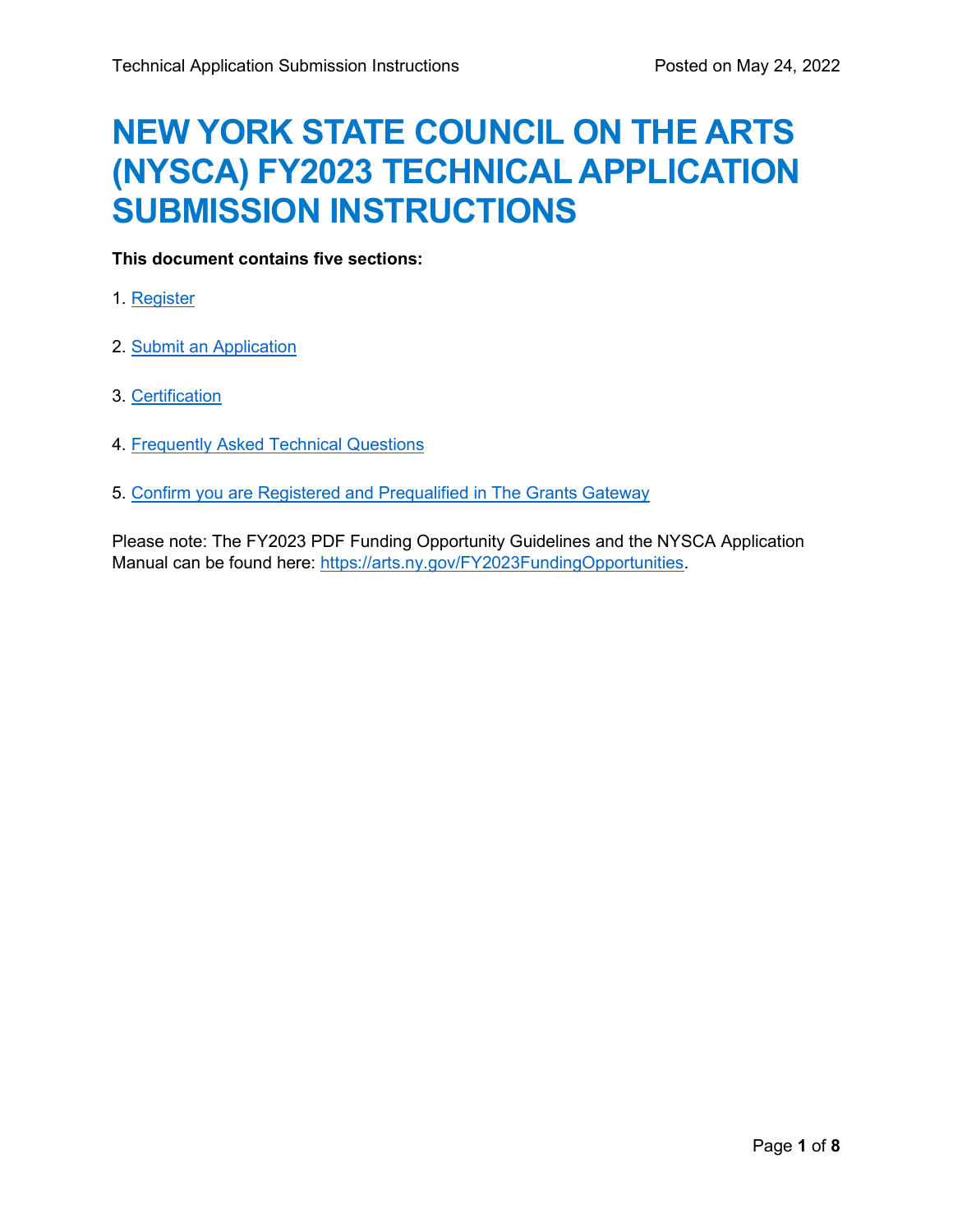# <span id="page-1-0"></span>**1. REGISTER**

*A step-by-step webinar on registering and applying in the NYSCA FY2023 Application Portal will be posted by Friday, May 27th at [https://arts.ny.gov/FY2023Webinars.](https://arts.ny.gov/FY2023Webinars)* 

## *If you already registered last year for FY2022 using the steps below, proceed directly to Step 2.*

**All other applicants, register** at [https://nysca.smartsimple.com](https://nysca.smartsimple.com/) using an email address. This email address will be used to log into the system. It should take only a minute or two.

Have the following information ready:

- Your organization's:
	- o Federal Employer Identification Number (EIN)
	- o Address, phone and email
	- o Website URL and social media handles (Facebook, Instagram etc.)
	- o Grants Gateway Document Vault Identifier (ID) (provided by NYS Grants Gateway)\*
- Your name, email and phone
- A short statement of organizational mission
- Your organizational type (via drop down box)
- Facilities: Describe location, any planned capital work, whether owned or leased and, if rented, when lease expires.
- Hours: When open to public
- Number of people served (audience/visitors/participants): in person and virtual for 2019, 2020 and 2021

\*Tip: For tips on finding your Grants Gateway Vault ID, see Section 5 below. If you don't have your Document Vault ID yet, insert "GDV-COA-55555," and we will manually check whether you have a Document Vault and are Prequalified on Grants Gateway at the deadline.

## *Your organization must have a Vault ID and be Prequalified in the separate New York State Grants Gateway online portal at the deadline (see section 5 below).*

After you submit your registration, you will receive a confirmation by email within five minutes and instructions about setting up a password and logging in.

The first person who registers will be the Primary Contact for the organization. You can change the Primary Contact upon request by contacting [help@arts.ny.gov.](mailto:help@arts.ny.gov) The system will notify you if there is already another user serving as the organization's Primary Contact. The existing Primary Contact can validate your account as part of the organization.

Automated system notifications about your FY2023 grant applications from the FY2023 NYSCA Application Portal will go to the Primary Contact. Generally, NYSCA will also send the applicable award decision and instruction letters to the Primary Contact.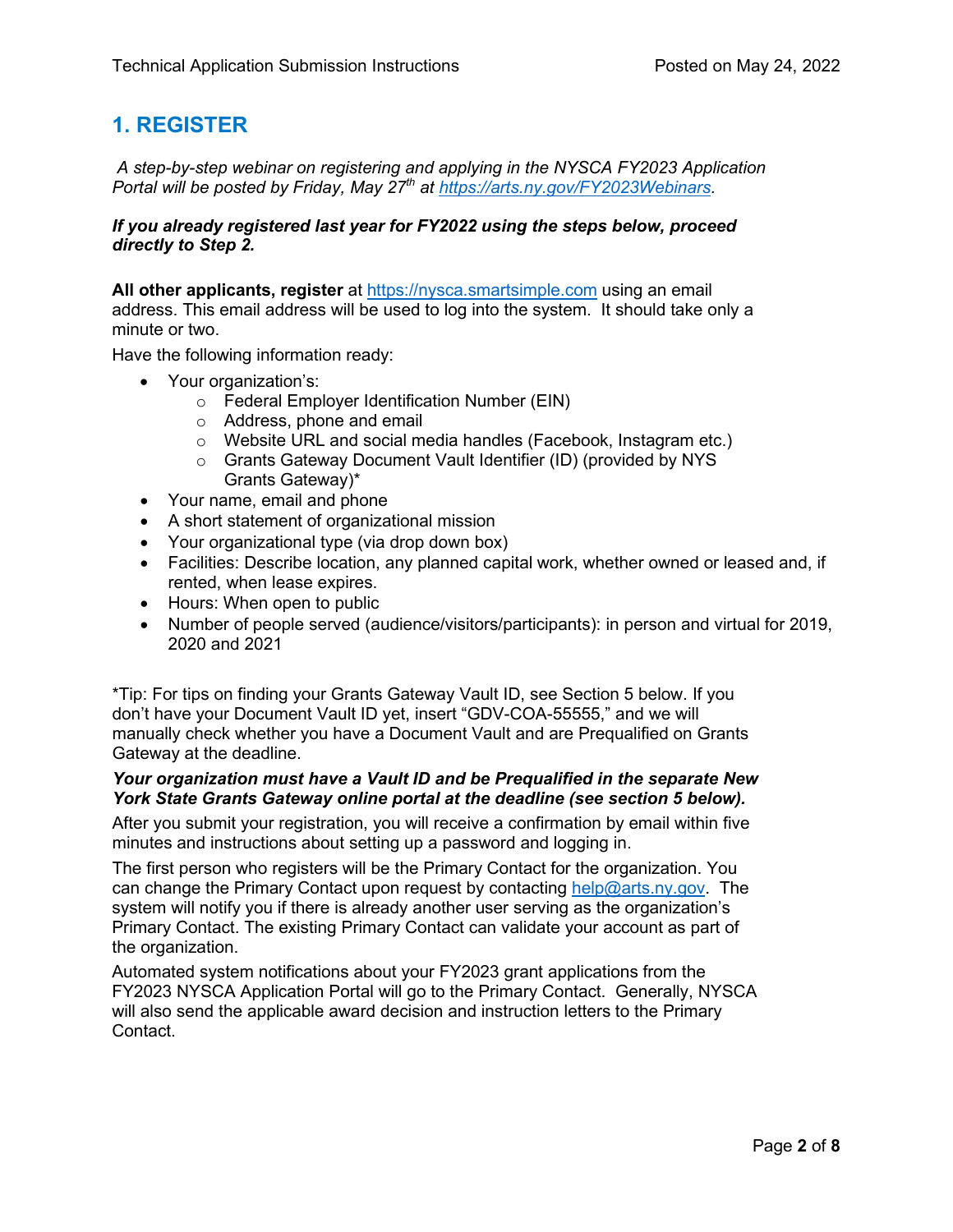# <span id="page-2-0"></span>**2. SUBMIT AN APPLICATION**

The application questions are listed in the applicable FY2023 Guidelines in advance of the application portal opening.

# **Apply:**

- 1. Log onto [https://nysca.smartsimple.com](https://nysca.smartsimple.com/)
- 2. From your Home Page, click "Organization Profile" in the top row of buttons to view your current information in the system. Please review the information, make any necessary updates (including audience data under "Number of People Served") and hit "Save." Click on the Home button in the top right to return to your homepage.
- 3. From your homepage, click "Funding Opportunities" in the top left corner to view NYSCA's current opportunities and their deadlines.
- 4. Click "Apply Now" beneath the opportunity to which you are applying. A one-page application form page will appear. Information from your registration will automatically appear on the form.
- 5. Carefully read the instructions at the top of the page before you begin. Be sure to click "Save Draft" before beginning the form.
- 6. Answer the questions and upload the requested materials that appear on the form. Fields marked with a red asterisk are required. Please note that all support materials are to be combined and uploaded in 1 single PDF document.
- 7. The site autosaves every few minutes, and you can also save your work by clicking the "Save Draft" button at the bottom of the page.
- 8. When you are ready to submit, submit your application by clicking the "Submit" button at the bottom of the page. All required fields must be answered before successfully submitting an application. If you attempt to submit an application without completing all the required questions you will see an error message detailing which question(s) you have missed.

After you submit your application, you will receive an email message within 5 minutes from the application portal that acknowledges receipt of your application along with a PDF of the application.

Once your application is in "submitted" status, it cannot be edited by you automatically. To unsubmit your application or to edit it, you must email [help@arts.ny.gov](mailto:help@arts.ny.gov) prior to the application deadline. To be considered for FY2023 funding, your application must be resubmitted by the application deadline. If the application is not resubmitted, it will not be reviewed or considered for funding.

For a link to our calendar of live and recorded webinars and walk through of the application registration and submission pages, see https://arts.ny.gov/FY2023Webinars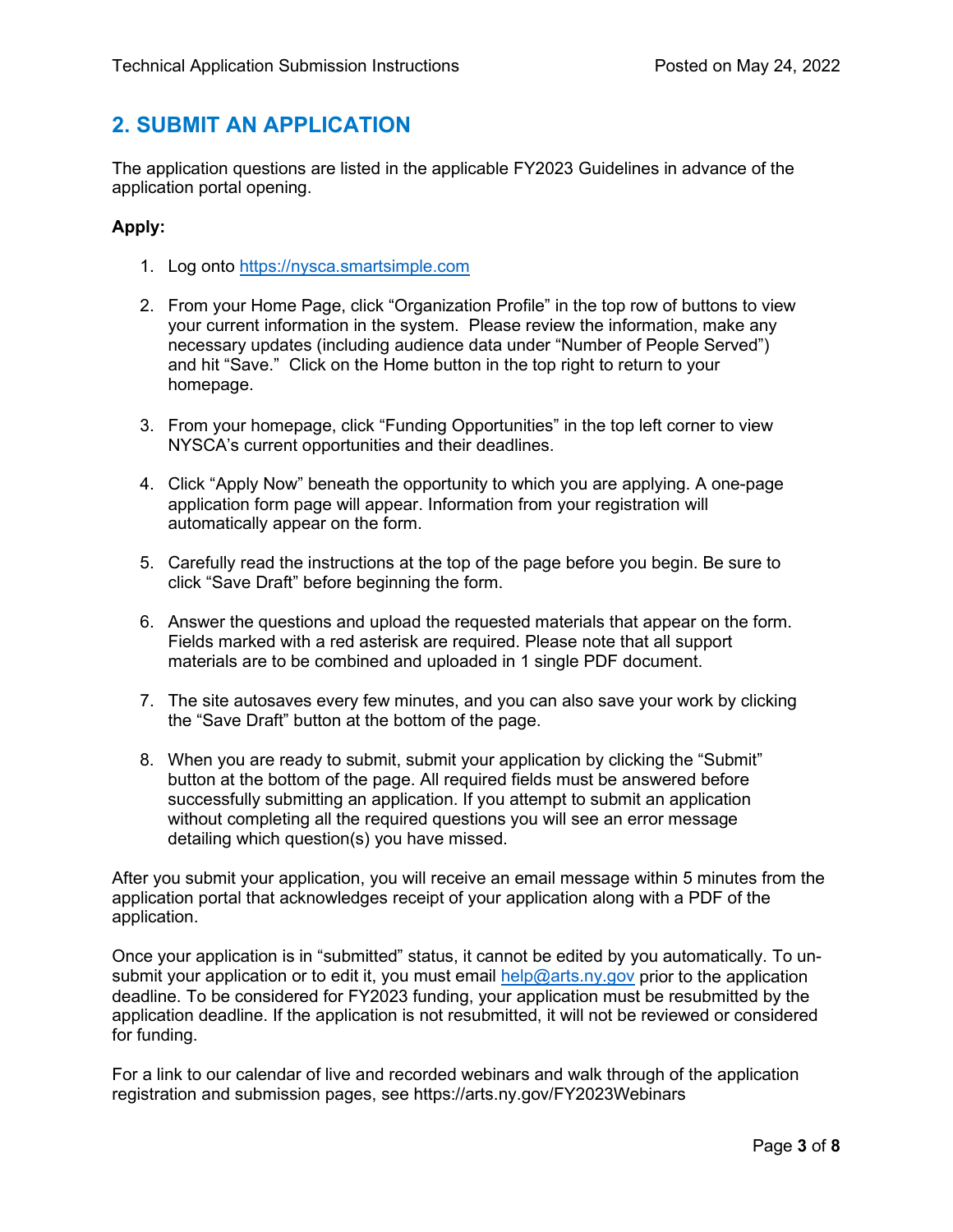# <span id="page-3-0"></span>**3. CERTIFICATION**

# **All applicants will be asked to certify the following before submitting a FY2023**

**application:** By entering your name in the box below, you certify that: (1) you are authorized on behalf of the applicant and its governing body to submit this application. You further certify that all of the information contained in this Application and in all statements, data and supporting documents which have been made or furnished for the purpose of receiving assistance for the project described in this application, are true, correct and complete to the best of your knowledge and belief. You acknowledge that offering a written instrument knowing that the written instrument contains a false statement or false information, with the intent to defraud the State or any political subdivision, public authority or public benefit corporation of the State, with the knowledge or belief that it will be filed with or recorded by the State or any political subdivision, public authority or public benefit corporation of the State, constitutes a crime under New York State Law. (2) If you are incorporated outside of New York State, your principal place of business is within New York State. (3) The funding being awarded will not duplicate or replace any other funds from federal, State or municipal funding for the same specific cost type and amount for the same period. You acknowledge that you will have procedures in place to prevent duplication of funds and that funds from NYSCA would need to be repaid if it is determined that our assistance is duplicative. (4) Your organization is currently Prequalified in the Grants Gateway portal. If not, you will update the documentation in your Grants Gateway vault in order to complete your Prequalification prior to the application deadline for this funding opportunity.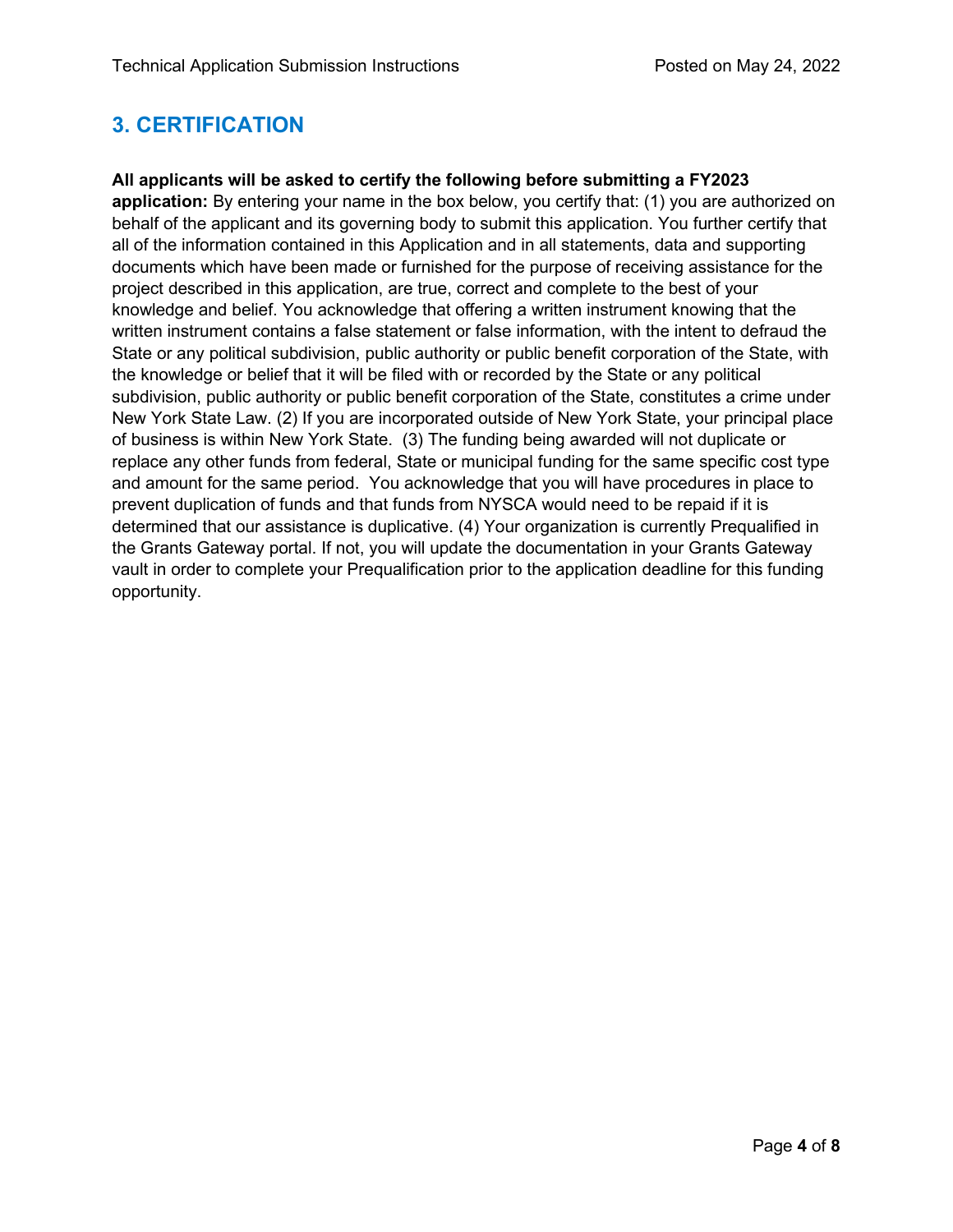# <span id="page-4-0"></span>**4. FREQUENTLY ASKED TECHNICAL QUESTIONS**

# **1. These are technical instructions only. How do I find out more about the application opportunities and requirements?**

Go to <https://arts.ny.gov/FY2023FundingOpportunities>and read the PDF Guidelines for each FY2023 Funding Opportunity and our FY2023 Application Manual which outlines general requirements and our application process.

## **2. Who can answer my questions about eligibility, the application questions and uploads for an FY2023 Funding Opportunity?**

For questions, please contact Program Staff in the discipline area most aligned with your organization's work. View contact information here: [https://arts.ny.gov/contact.](https://arts.ny.gov/contact) Submit questions at least two weeks before the application deadline. (To ensure that fair information is provided to all applicants, we are not able to review written draft application materials.)

# **3. I am on the portal and don't see how to apply to the same program I've applied to before.**

Review the FY2023 Funding Opportunities at [https://arts.ny.gov/FY2023FundingOpportunities.](https://arts.ny.gov/FY2023FundingOpportunities) NYSCA has broadened its funding opportunities and is not requiring that applicants apply to a specific discipline this year.

# **4. Who should answer my technical questions about submitting an application in the portal?**

Contact [help@arts.ny.gov.](mailto:help@arts.ny.gov)

# **5. Do I need to Prequalify on Grants Gateway?**

Yes. All New York State not-for-profit grant applicants, including applicants to NYSCA, must be Prequalified on the Grants Gateway at the Application Deadline to be eligible for funding. You can't submit an application in Grants Gateway. See section 5 below on Prequalification.

## **7. Do I need to do anything on the NYSCA (arts.ny.gov) website to apply?**

No. You do not need to register on the NYSCA website or update existing registration information. You cannot submit an application on the arts.ny.gov website.

# **8. Is NYSCA participating in REDC or using the Consolidated Funding Application (CFA) website?**

No. You will not see any NYSCA FY2023 opportunities listed on the CFA website. You can't submit an application on the CFA website for FY2023 funding from NYSCA.

## **9. Will there be a type and size limit for uploaded documents in my application?**

Yes. This year NYSCA asks that you save your upload materials as a single PDF. The size limit is 2GB. No other file type is accepted.

## **10. How do I print or download a PDF of my application draft?**

To generate a PDF of your saved draft, click the "Application Summary" button at the top of the page. Note that some applications have questions that appear only when a selection from a drop-down menu is made and/or pop-up forms that do not appear until information is entered.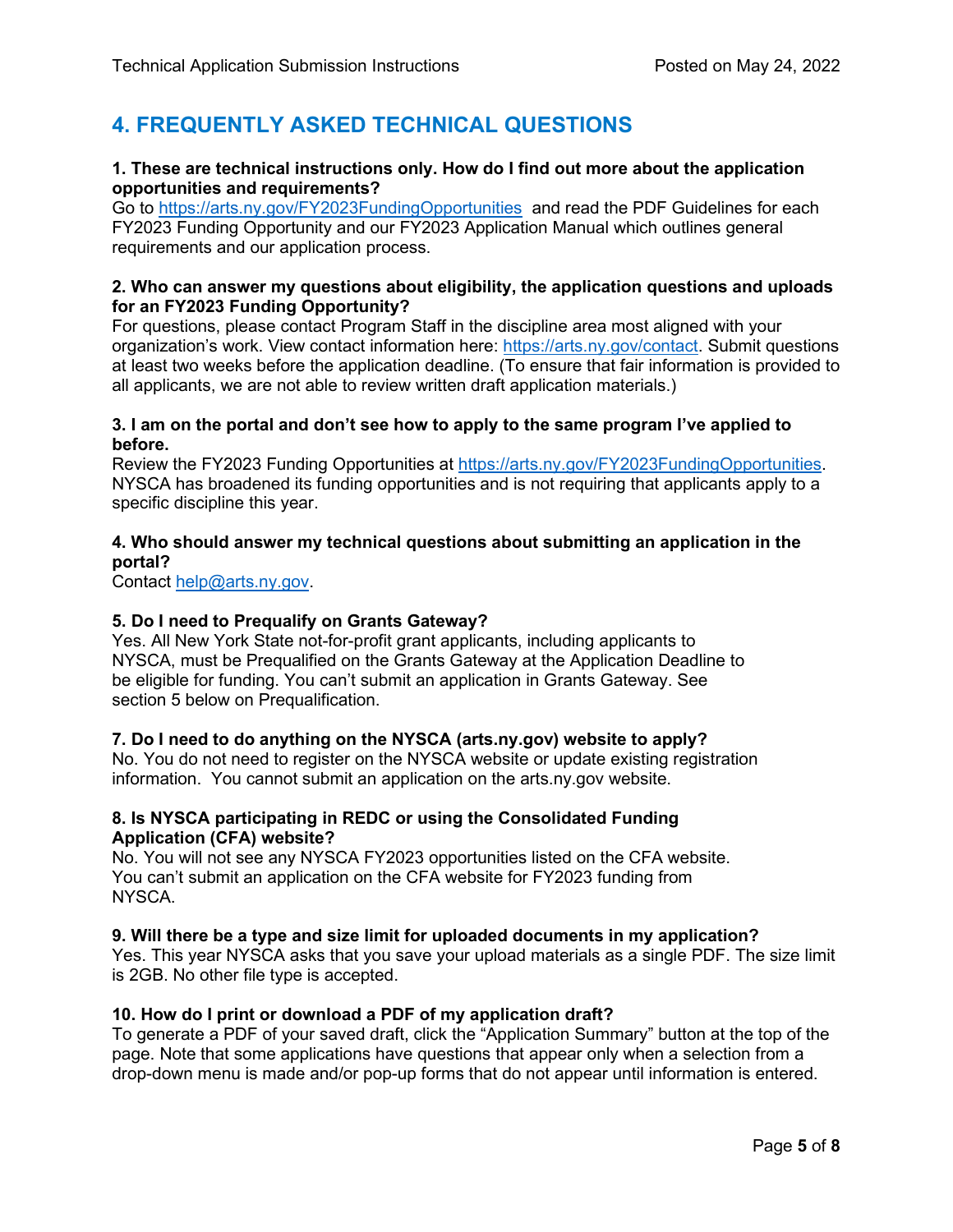These questions and/or forms will not appear on your PDF until you have made a selection or entered information.

## **11. How do I print or download a PDF of my submitted application?**

You will receive an email after you submit your application with a PDF of your application. You can also log into the portal at [https://nysca.smartsimple.com](https://nysca.smartsimple.com/) and obtain a copy by going to "Home" and clicking on the "Submitted" button.

#### **12. I was previously awarded a multi-year grant award that continues in FY2023. Do I need to apply to receive the FY2023 portion of my grant?**

No. You will receive instruction on how to sign your FY2023 award contract from NYSCA in June 2022. For information on how to manage your FY2023 multiyear grant, see [www.arts.ny.gov/manage-your-grant.](http://www.arts.ny.gov/manage-your-grant)

#### **13. Can I clone my application from my prior year?**

No. The system does not allow cloning of applications.

# **14. Can more than one person for the organization register an account on the Application Portal?**

Additional authorized representatives for your organization can also register on their own. However, the additional person will not be able to access the existing organizational account without verification from the Primary Contact. NYSCA staff can work with you to reconcile and verify the additional accounts by request to [help@arts.ny.gov.](mailto:help@arts.ny.gov)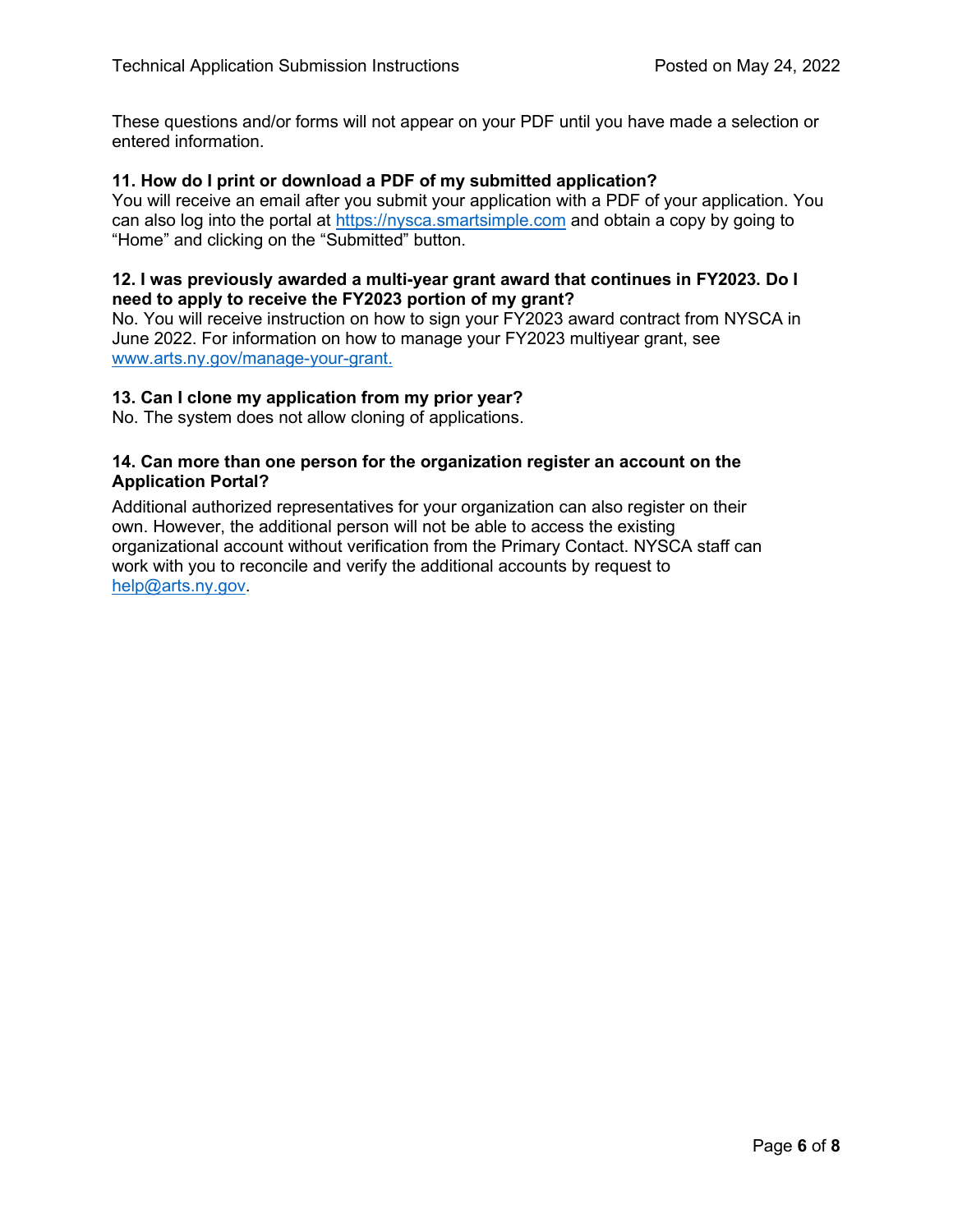# <span id="page-6-0"></span>**5. CONFIRM YOU ARE REGISTERED AND PREQUALIFIED IN THE GRANTS GATEWAY**

*You must be "Prequalified" in the New York State Grants Gateway online portal at the application deadline to be eligible for funding.*

*A webinar on Prequalification can be found at <https://arts.ny.gov/FY2023Webinars.>*

# **NEW APPLICANTS:**

## **Getting Prequalified is a two-step process.**

## **Step 1: Register:** Take the first step **now:**

Email [grantsreform@its.ny.gov](mailto:grantsreform@its.ny.gov) with the following completed documents:

- [Notarized Registration Form for Administrators](https://grantsmanagement.ny.gov/system/files/documents/2021/09/grants_gateway_registration_form_09-03-2021.pdf)
- A [Substitute Form W9](https://grantsmanagement.ny.gov/system/files/documents/2018/09/subw9.pdf)
- A current organization chart with the names and titles of those in the organization, and the head of the organization that signs the registration form at the top of the chart.
- Attachments must be in Microsoft Office compatible form (i.e. Word, Excel, PDF, etc.)

Grants Gateway will email you the sign-in instructions and a Grants Gateway Document Vault ID. (Tip: Write down your Vault ID as you will need to submit it in the application portal.) Read the full information at [Grants Management Registration.](https://grantsmanagement.ny.gov/register-your-organization)

## **Step 2: Submit Vault for Review and Prequalify:** Log onto

[https://grantsgateway.ny.gov/IntelliGrants\\_NYSGG/login2.aspx](https://grantsgateway.ny.gov/IntelliGrants_NYSGG/login2.aspx) and create and submit a "Document Vault." Find basic checklists here: [www.grantsmanagement.ny.gov/get-prequalified.](http://www.grantsmanagement.ny.gov/get-prequalified)

You will fill out online forms about your policies and practices and upload key documents. A Prequalification Specialist will review your Vault and either "Prequalify" you or suggest modifications. For questions, contact [help@arts.ny.gov.](mailto:help@arts.ny.gov)

# **RETURNING APPLICANTS:**

**Confirm you are Prequalified.** Generally, log on once a year to recertify your statements and submit your latest filings. Log onto Grants Gateway to check on your Vault expiration date and if you are expired, submit the expired items. Your Vault status, key expiration dates, and notes posted for your review and action can be viewed in the State Prequalification Application Status Report located in the Management Screen section near the bottom of your Document Vault main page.

Document Vaults in modification, review or open status are not considered Prequalified.

You must be logged into Grants Gateway as the Delegated Administrator to upload and save documents and submit your Vault for review. Be sure the Delegated Administrator is available to submit; NYSCA cannot submit Vault materials on your behalf.